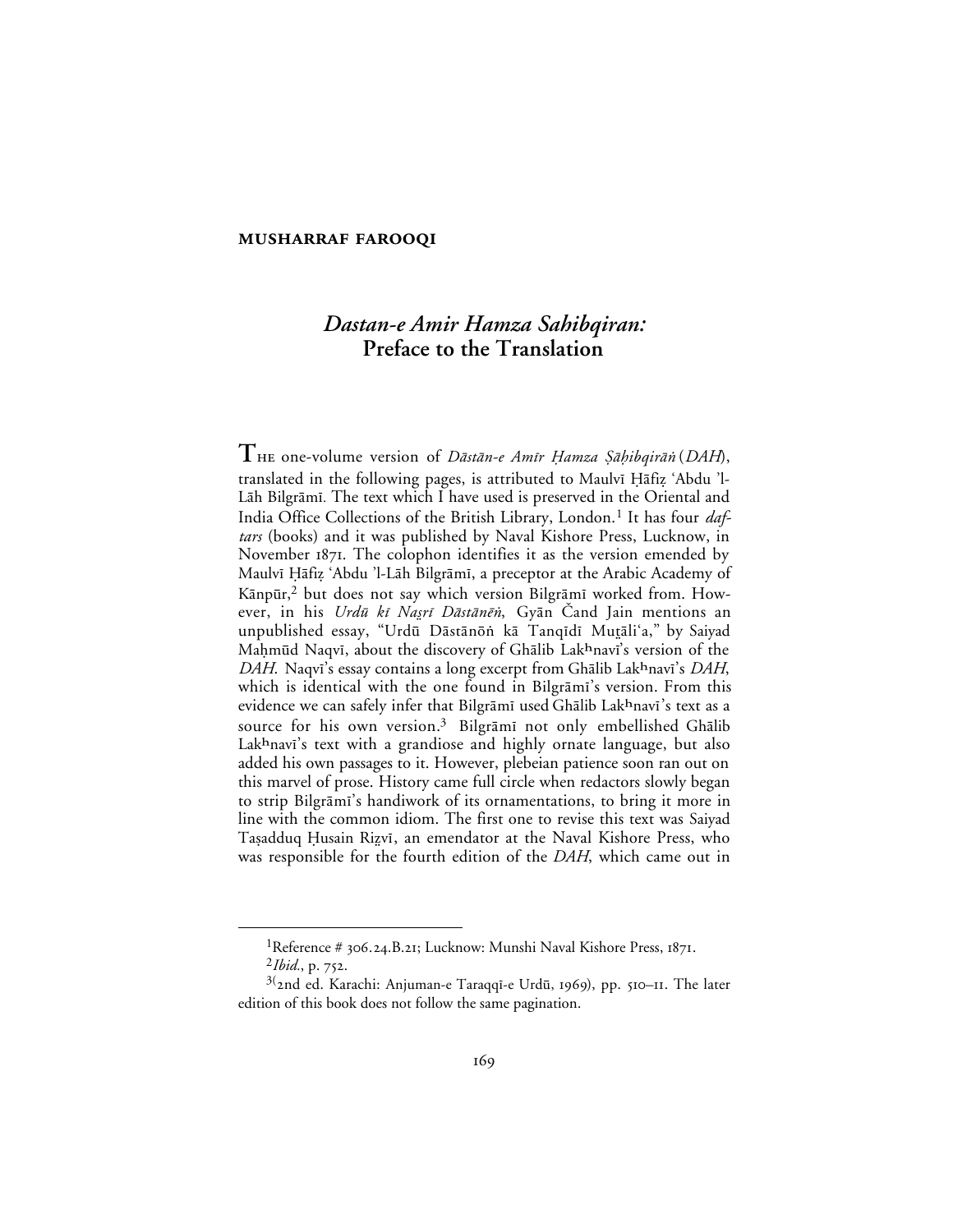#### 170 • THE ANNUAL OF URDU STUDIES

 $1887<sup>4</sup>$  But Rizvī revised the text with a light hand, leaving Bilgrāmī's text more or less intact. Next Maulānā 'Abdu 'l-Bārī Āsī made a revision of the text of the tenth edition published by Tēj Kumār Press, Lucknow, in February 1960. The Maulānā purged the text of poetry and mangled most of the colorful passages.5 The one-volume version of the *DAH* being printed and sold in India currently is the resulting, dispirited—one could almost say, violated—text of what was Bilgrāmī's highly individualistic creation.

In all likelihood, a misguided sense of conformity and concession to prevalent market tastes dictated this tragic disfigurement of a prose masterpiece. One can understand it, even as one laments it. But one can only wonder about what prompted Frances W. Pritchett to use an assortment of passages from this badly expurgated text for her own English translation of this work. The choice of Asi's version for her translation implies an endorsement of what is inevitably a shortsighted approach, an unredeemable impoverishment. Moreover, she also makes a claim in her "Introduction" about this version which is not only contradicted by facts but also by her own earlier words. "By using the most recent edition of the most popular dastan text," she writes, "I have adopted a number of editorial choices made over time within the  $[d\bar{a}st\bar{a}n]$  tradition."<sup>6</sup> However, a few lines earlier she has already admitted that "[i]t is the eleventh (1969) edition which has been used in making the present translation."

Now the fourth edition of the *DAH* —emended by Saiyad Taşadduq Husain Rizvī and printed by the Naval Kishore Press in  $1887$ —came out at a time when the *dāstān* tradition was alive. But Rizvī, as we know, didn't feel it expedient to excise Bilgrāmī's additions to Ghālib Lak<sup>h</sup>navī's text. In fact, he left most of them intact. By her own admission, Pritchett is working with the 1969 edition of the *DAH*. This is the same text which was revised by  $\bar{A}$ <sub>5</sub>i in 1960, when the *dāstān* tradition had long been over. So her first claim of adopting "editorial choices made over time within the tradition"—which is an allusion to  $\bar{A}$ <sub>5</sub>i's version—is misleading, unless she believes that the  $d\vec{a}$ st $\vec{a}$ n tradition continued until the 1960s. Also, we wonder why Pritchett opted to translate a rather callously expurgated version, when scholarship is, and should be, sensitive to the original texts and sources. Apparently her reason for that was:

 $^{4}Ibid., p. 472.$ 

<sup>5</sup>*Ibid.*, p72, 511-2.

<sup>&</sup>lt;sup>6</sup>The Romance Tradition in Urdu: Adventures from the Dāstān of Amīr Hamzah (New York: Columbia University Press, 1991), p. 32.

<sup>7</sup>*Ibid.*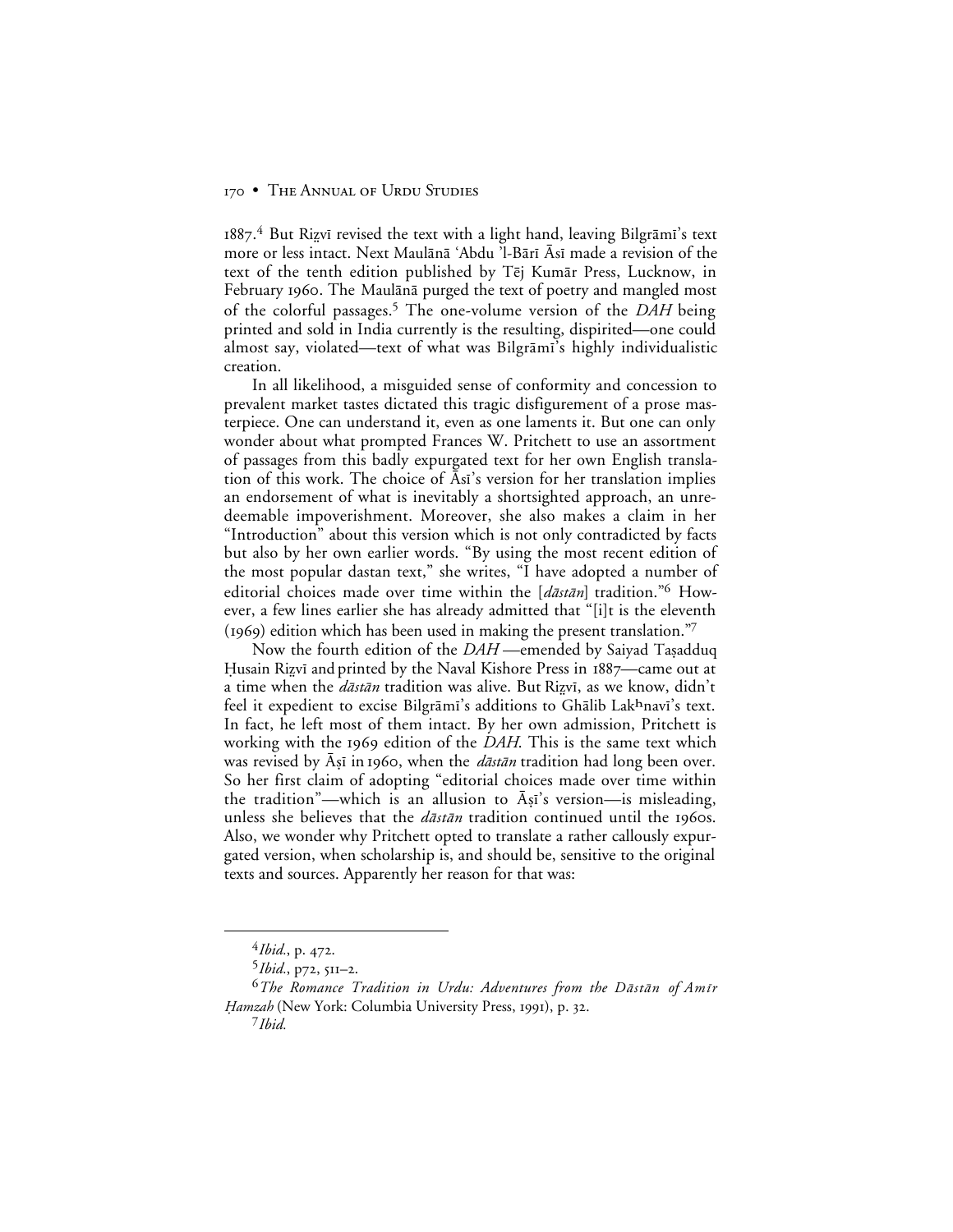These changes over time have made the story simpler and more translatable; they have certainly given the dastan the shape that it has today—and will continue to have in the future....<sup>8</sup>

While the choice of a version which is "more translatable" may be commendable, the claim that the single-volume *DAH* will continue to have the shape a certain publisher had given it for reasons of marketability, is, at best, disappointing for a serious reader of literature.

Urdu criticism produced during the colonial period reflects a profound skepticism about the value of Urdu humanities in general and the tradition of the *dāstān* in particular. The genre's oral character further doomed it in the eyes of its critics,<sup>9</sup> who—at least those of them who belonged to Muslim culture—didn't pause to reflect on the dire consequences of dismissing orality as worthy of serious attention, for the  $Qur\ddot{a}n$ —the mainspring of their religious existence—and the ghazal—the finest expression of their creative endeavor—were both *necessarily* grounded in orality. But decades after the departure of colonialism, one must fight the urge to give in to ease, to shy away from the difficult. This is the only way to rehabilitate texts and ensure appreciation and longevity for them. If an effort is made to promote the original texts, there is good reason to hope that the original 1871 version of Bilgrāmī would be restored to its due place in Urdu literature. While every age and literature has its Thomas Bowdlers and its 'Abdu 'l-Bārī Āsīs, it is the task of scholarship to provide the counterbalance to these unwarranted tendencies. Then too, Pritchett sometimes makes wholly gratuitous editorial choices which end up distorting the original, $10$  thus diminishing the pleasure of reading, for me at least.

A still earlier English translation of the *DAH* was published from Calcutta in 1892 under the title, *The Amir Hamza: An Oriental Novel*,

 <sup>8</sup>*Ibid.*

<sup>&</sup>lt;sup>9</sup>For an inventory of the jejune arguments and comments of such critics, see Shamsu 'r-Rahmān Fārūqī, "Dāstān kī She'riyāt kā Dībāča," in Mehrāb, ed. Ahmad Mushtāq and Suhēl Ahmad (Lahore: Maktaba-e Mehrāb, n.d.), pp.  $187 - 221.$ 

<sup>&</sup>lt;sup>10</sup>Take, for instance, the incorporation of a good part of the narrator's description into Amir Hamza's monologue (Pritchett, paragraph 2, p. 90; for the original passage, see *DAH*, pp. 124-5). In some cases, Pritchett has obviously misunderstood the text, as, for example, in paragraph 1, p. 123. It is not Landhaur that Amir Ḥamza "prepared to stab with a dagger in his proud ribs," but rather himself, out of shame that he could lift Landhaur only up to his chest and not above the head. (For the original passage, see *DAH*, p. 210.)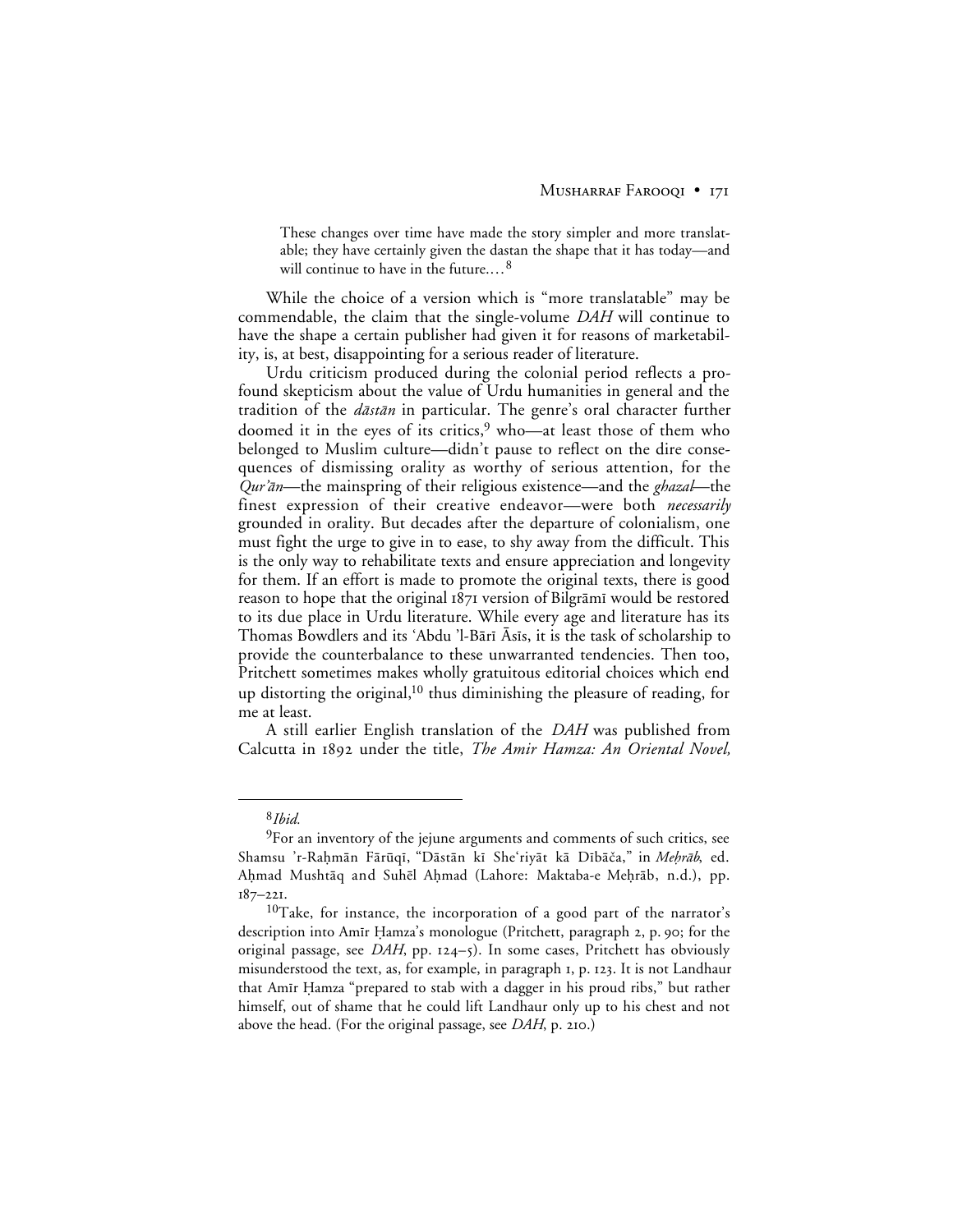# 172 • THE ANNUAL OF URDU STUDIES

Part I, by Sheik Sajjad Hosain. It is an abridgment of the first of the four *daftars*. The translator promises in the "Preface" to "take up the second part as soon as possible." But posterity has received no report of any subsequent activity. In the "Preface" the translator also makes the following pronouncements: "As is the case with native novelists, the book has been ornamented by numerous exaggerations and colourings.…"11 And:

In writing this book in English, I have avoided as much as possible, the superfluities and exaggerations of the original, so as to make the book inviting and pleasant to English readers, and have sketched out the facts with the air of a novelist, which, I hope, will meet with the approbation of my readers. This being my first labour, I trust, I am entitled to some indulgence for any blunders and inconsistencies that may be found in my writing. I am neither a graduate, nor a man of any significance, but a Mohamedan, born and bred, in the unpopular district of Bhagalpore, where English literature is just beginning to be appreciated by the Mohamedan community.12

The significance of Sheik Sajjad Hosain's translation is merely historical. And his pronouncements—they couldn't be more charming in their naiveté. Therefore we indulge the translator not only for his shortcomings, but also in his belief that what he was translating "with the air of a novelist" was a novel.

On the following pages I have made a modest attempt to bring to the non-native Urdu reader some flavor, some idea of the richness of a genre which has suffered neglect for a long period. And what I have said on the preceding pages is offered to the non-native and native Urdu reader alike in the hope that it will add in some measure to the small but significant corpus of critical writing on the  $d\bar{a}$ st $\bar{a}n$  which has recently emerged, thanks largely to the researches of Gyān Cand Jain and Shamsu 'r-Raḥmān Fārūqī. I claim no finality for my observations and my reflections on the genre, being aware of their distance from formal criticism. Nonetheless I believe a less rigid, more relaxed and even discursive manner of observation has the potential to offer refreshing and novel insights.

Working from the published edition of a text that is essentially an act of the imagination, it made little sense to clutter its translation with obtrusive notes. In some cases, where explanation seemed unavoidable, I have

\*

<sup>&</sup>lt;sup>11</sup>(London: British Library, Oriental and India Office Collections, Reference # 14112.bbb.22; Calcutta: Sarat Chandra Bysack & Co., 1892), p. i.

<sup>12</sup>*Ibid.*, p. ii.